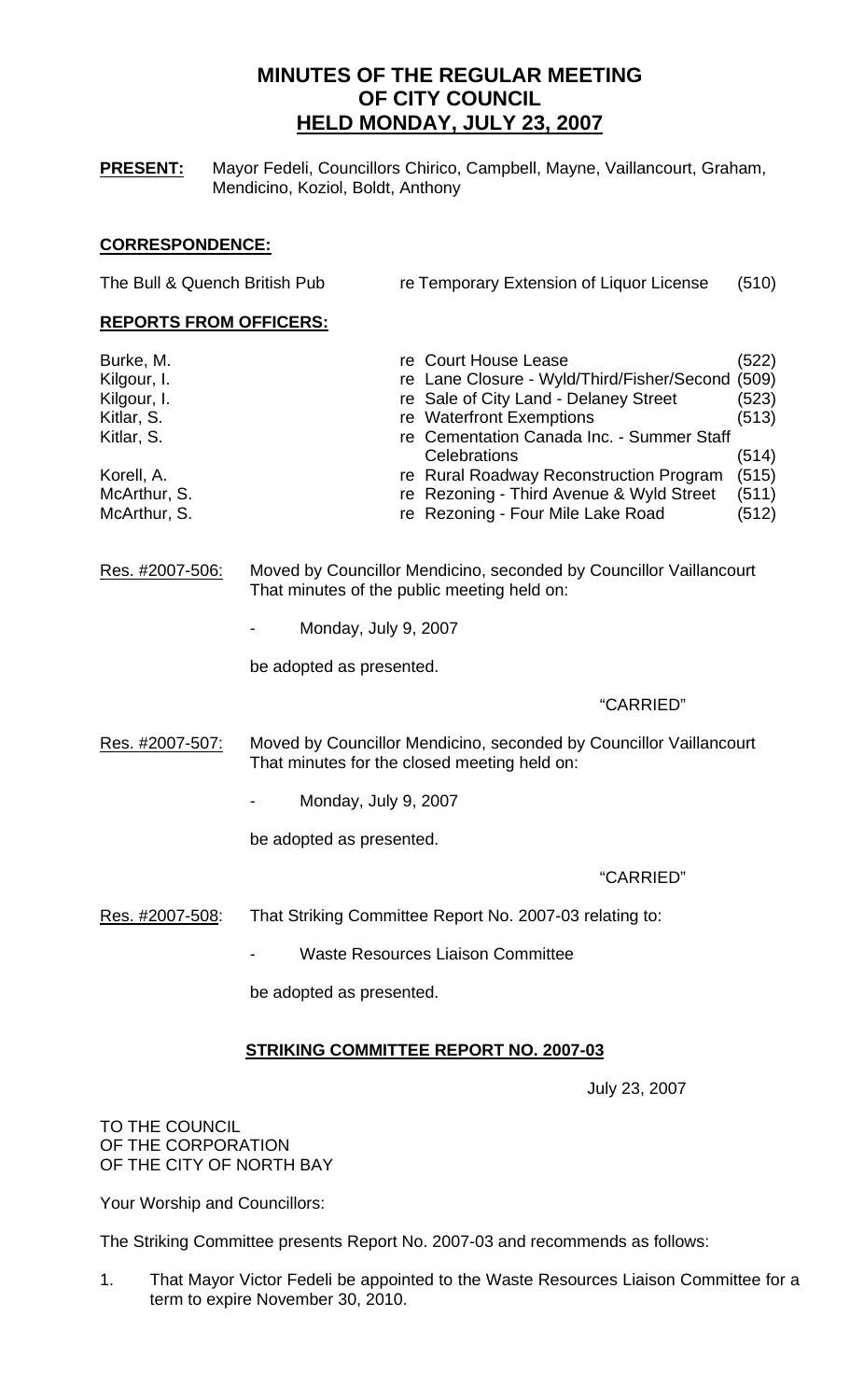All of which is respectfully submitted.

## "CARRIED"

| Moved by Councillor Chirico, seconded by Councillor Campbell<br>Res. #2007-509: |  |
|---------------------------------------------------------------------------------|--|
|---------------------------------------------------------------------------------|--|

- That 1) the application by Gerard and Louise Chivers to close a laneway abutting Part Lots A to D, and Lots 16 and 17, Plan 79, be approved;
	- 2) the closure of the laneway be subject to the granting of any required easements; and
	- 3) the Chief Administrative Officer be authorized by Council to initiate normal closure procedures for the subject laneway.

## "CARRIED"

Res. #2007-510: Moved by Councillor Chirico, seconded by Councillor Campbell That the City of North Bay offers no objection to the temporary extension of the liquor license for The Bull & Quench British Pub from 11:00 a.m. to 1:00 a.m. (the next day) from Friday, August 4, 2007 to Monday, August 7, 2007, inclusive, provided that the operation continues to comply with all applicable municipal by-laws, including the Noise By-Law.

## "CARRIED"

Res. #2007-511: Moved by Councillor Anthony, seconded by Councillor Boldt That the application from the City of North Bay to rezone lands on Third Avenue and Wyld Street be received and referred to the Community Services Committee for a Public Meeting.

#### "CARRIED"

Res. #2007-512: Moved by Councillor Anthony, seconded by Councillor Boldt That the application by Gold Fleet Investments Ltd. to rezone lands on Four Mile Lake Road be received.

### "CARRIED"

- Res. #2007-513: Moved by Councillor Anthony, seconded by Councillor Boldt That the Director of Parks, Recreation and Leisure Services or designate, be allowed to approve the following requests pertaining to events that are booked through the Parks, Recreation and Leisure Services Department and occur at park locations within the North Bay Waterfront Park:
	- a) exemptions from Noise By-Law No. 142-76 for events occurring between 8:00 am and 11:00 pm;
	- b) temporary exemption from Regulation 3B of the Municipal Alcohol Policy for public events wishing to serve alcohol at the Waterfront under the following conditions:
		- i) satisfy the Director that the duration and purpose of alcohol service together with the related event activities do not present an increased risk to the participants and/or the public due to proximity to water (Lake Nipissing);
		- ii) service of alcohol would be for no more than six (6) hours in a twenty-four (24) hour period and end no later than 10:00 p.m.;
		- iii) consideration for the past history and experience of the person who is responsible for the service of alcohol;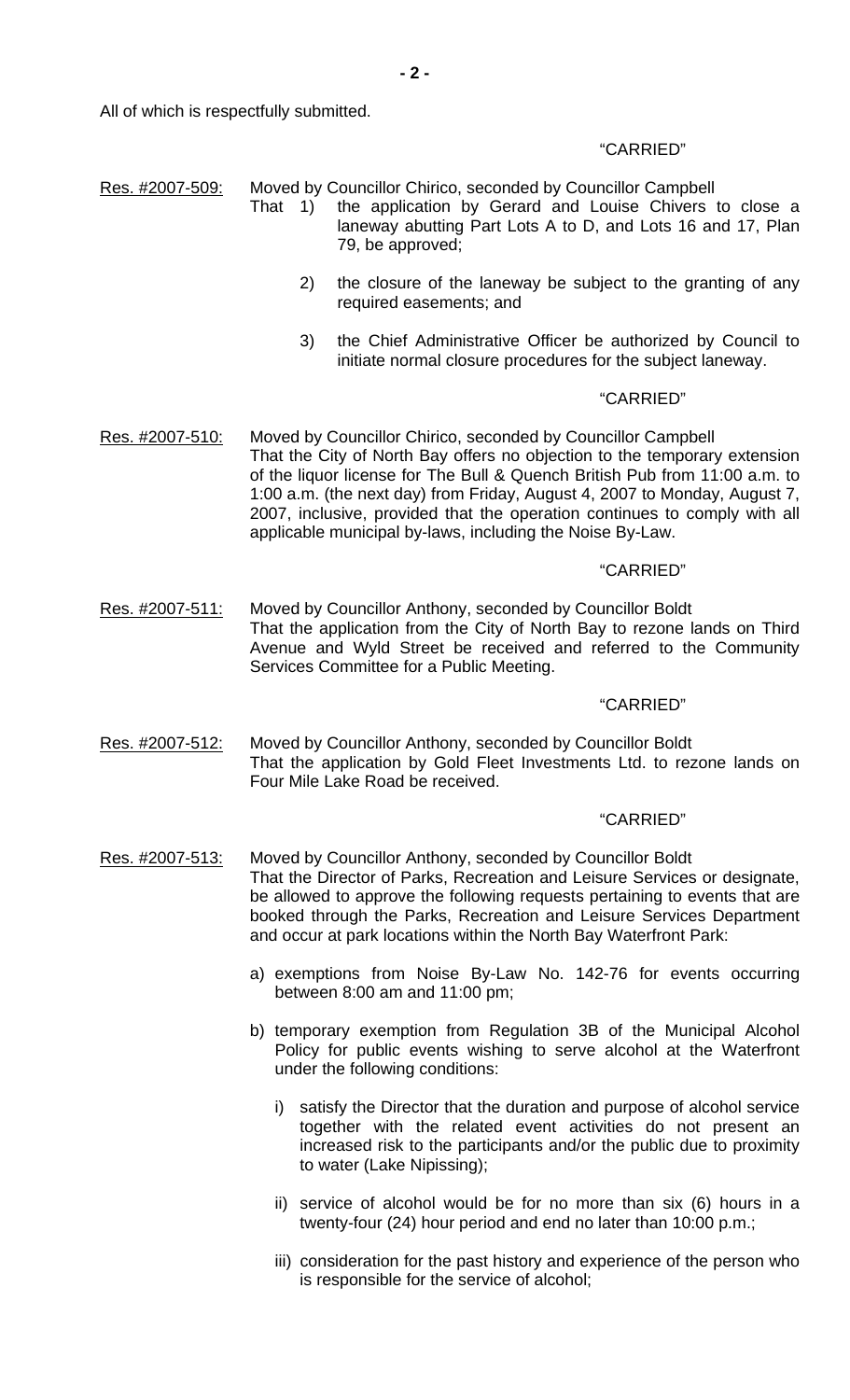- iv) the group reviews the details of the Municipal Alcohol Policy and meets with staff to review the policy and sign the Special Occasion Permit Agreement at least fifteen (15) days prior to the event;
- v) a part-time City security person is retained by the event host with costs borne by the host;
- vi) all other relevant sections of the Municipal Alcohol Policy is satisfied; and
- c) exclusivity over the permitted park area, which would allow event organizers to control the number and type of activities and vendors in the event area (this would not include events that would encompass the entire Waterfront Park).

## "CARRIED"

## Res. #2007-514: Moved by Councillor Anthony, seconded by Councillor Boldt

- That 1) Cementation Canada Inc., be granted permission to hold a "Summer Staff Celebration" on August 18, 2007 at the Rotary Shelter, Marathon Beach Volleyball Courts and the Kiwanis Bandshell at the Waterfront, pursuant to Noise By-Law No. 142- 76;
	- 2) the request by Cementation Canada Inc., regarding exemption from Noise By-Law No. 142-76 be approved as per the following:
		- a) having approved Recommendation 1 granting permission to hold the Cementation Canada Staff Celebration, the event becomes exempt from the noise control provisions contained in Noise By-Law No. 142-76, as amended, pursuant to the operation of Section 6 and Schedule 3 thereof; and
	- 3) Cementation Canada Inc.'s request to be granted a temporary exclusion to Regulation 3B of the Municipal Alcohol Policy be approved, allowing the establishment of a licensed area to serve alcohol on Saturday, August 18, 2007 between 2:00 p.m. and 9:00 p.m. in the designated park area knows as the Rotary Picnic Shelter, under the following conditions:
		- i) the group reviews and becomes familiar with the details of the Municipal Alcohol Policy;
		- ii) the organizer of the licensed area meets with staff to review the policy and sign the Special Occasion Permit Agreement at least fifteen (15) days prior to the event;
		- iii) a part-time City security person is retained by the event host with costs borne by the host; and
		- iv) all other relevant sections of the Municipal Alcohol Policy are satisfied.

#### "CARRIED"

Res. #2007-515: Moved by Councillor Koziol, seconded by Councillor Mendicino That a Capital Expenditure By-Law be prepared for the consideration of City Council to authorize the Rural Roadway Reconstruction Program for 2007, being 2007 Capital Budget Project Line No. 50, at a net debenture cost of \$450,000.00.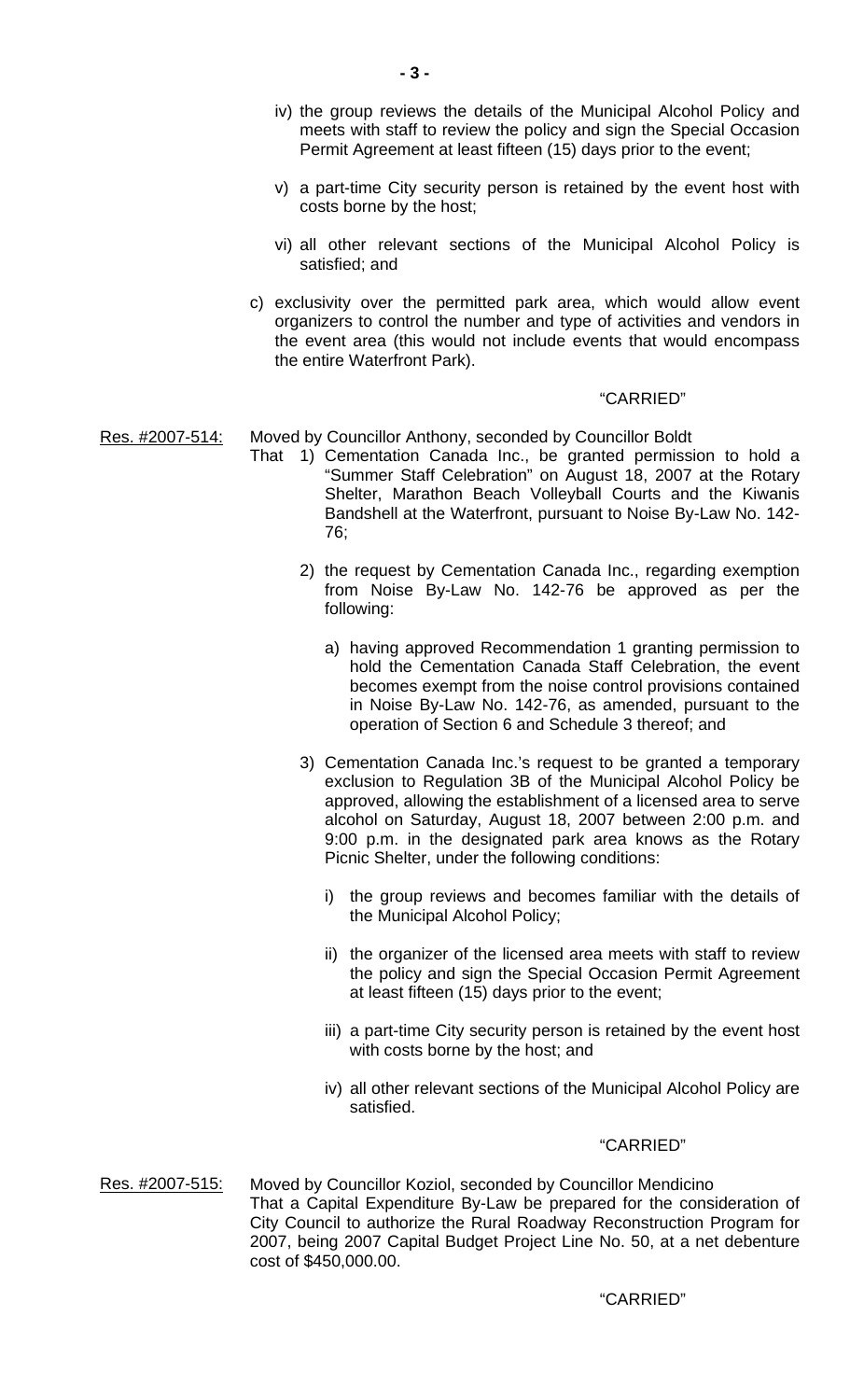Res. #2007-516: Moved by Councillor Chirico, seconded by Councillor Campbell That the following by-laws be read a first and second time:

> By-Law No. 2007-166 to authorize the Airport Hill Zone 4 Water System Upgrade & Expansion Project.

> By-Law No. 2007-167 to authorize the Algonquin Avenue and Area Road Reconstruction Project - Phase 1 (Algonquin Avenue and Front Street).

> By-Law No. 2007-170 to authorize the sale of lands to Michele Carrier (Lakeshore Drive).

> By-Law No. 2007-171 to authorize the sale of lands to Jeremy Mullens (770 Jane Street).

### "CARRIED"

#### Res. #2007-517: Moved by Councillor Chirico, seconded by Councillor Campbell That the following by-laws be read a third time and passed:

 By-Law No. 2007-166 to authorize the Airport Hill Zone 4 Water System Upgrade & Expansion Project.

 By-Law No. 2007-167 to authorize the Algonquin Avenue and Area Road Reconstruction Project - Phase 1 (Algonquin Avenue and Front Street).

 By-Law No. 2007-170 to authorize the sale of lands to Michele Carrier (Lakeshore Drive).

 By-Law No. 2007-171 to authorize the sale of lands to Jeremy Mullens (770 Jane Street).

#### "CARRIED"

Res. #2007-518: Moved by Councillor Anthony, seconded by Councillor Boldt That the following by-law be read a first and second time:

> By-Law No. 2007-172 to execute a Subdivision Agreement with Grand Sierra Investments Limited relating to Carmichael Drive.

## "CARRIED"

Res. #2007-519: Moved by Councillor Anthony, seconded by Councillor Boldt That the following by-law be read a third time and passed:

> By-Law No. 2007-172 to execute a Subdivision Agreement with Grand Sierra Investments Limited relating to Carmichael Drive.

#### "CARRIED"

Res. #2007-520: Moved by Councillor Chirico, seconded by Councillor Campbell That Council adjourn in-camera at 7:12 p.m. to discuss proposed or pending acquisition or disposal of land by the municipality or local board and litigation or potential litigation, including matters before administration tribunals, affecting the municipality or local board.

#### "CARRIED"

Res. #2007-521: Moved by Councillor Chirico, seconded by Councillor Campbell That Council reconvene at 7:35 p.m.

#### "CARRIED"